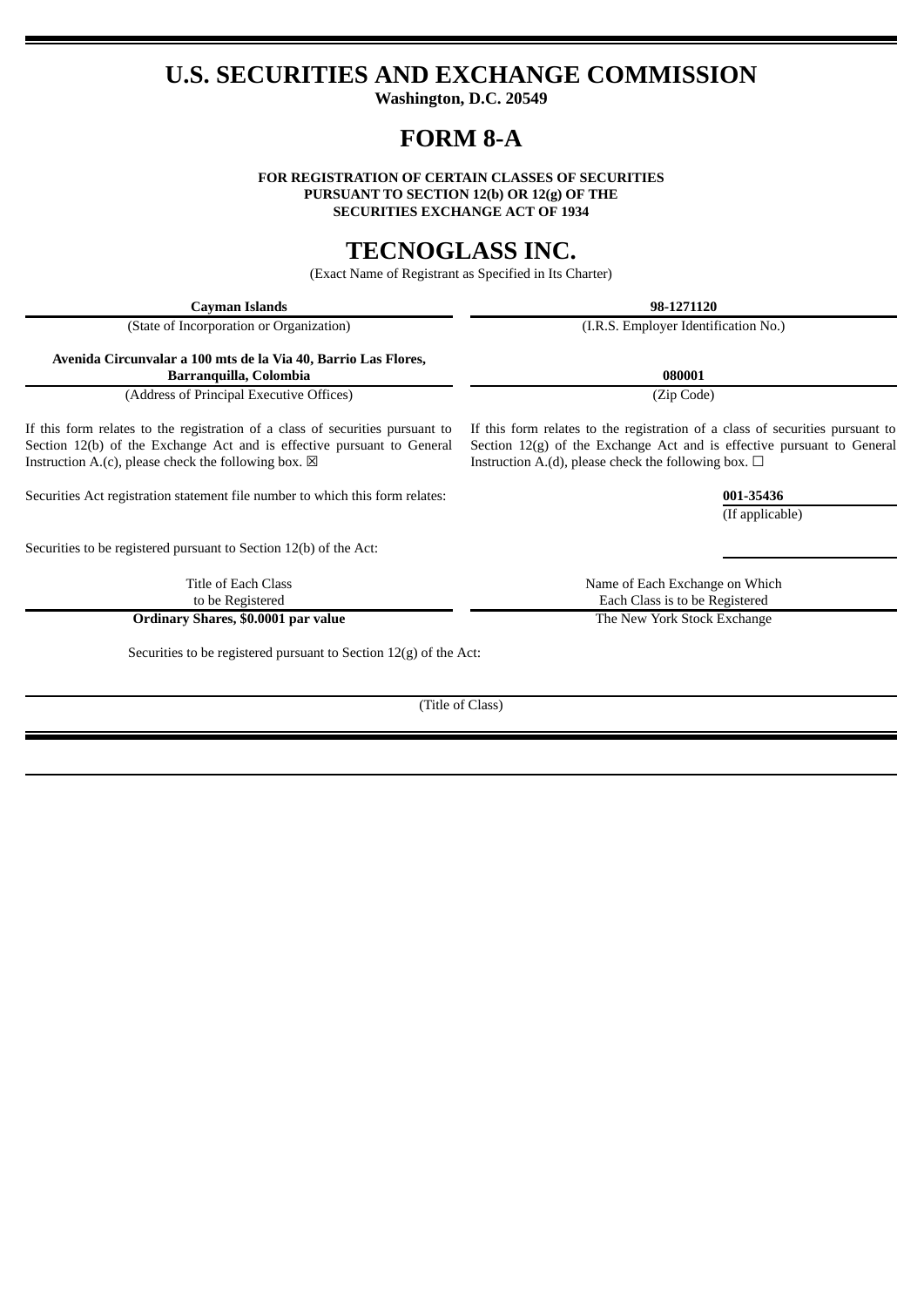#### **Item 1. Description of Registrant's Securities to be Registered.**

The securities to be registered hereby are the ordinary shares of Tecnoglass, Inc. (the "Company"). The description of the ordinary shares contained in Exhibit 4.4, "Description of the Company's Securities," included as Exhibit 4.4 to the Company's Annual Report on Form 10-K for the year ended December 31, 2021 and filed with the Securities and Exchange Commission on March 16, 2022 is incorporated herein by reference.

#### **Item 2. Index to Exhibits.**

Pursuant to the Instructions as to Exhibits for Form 8-A, no exhibits are required to be filed because no other securities of the Company are registered on The New York Stock Exchange and the securities registered hereby are not being registered pursuant to Section 12(g) of the Securities Exchange Act of 1934.